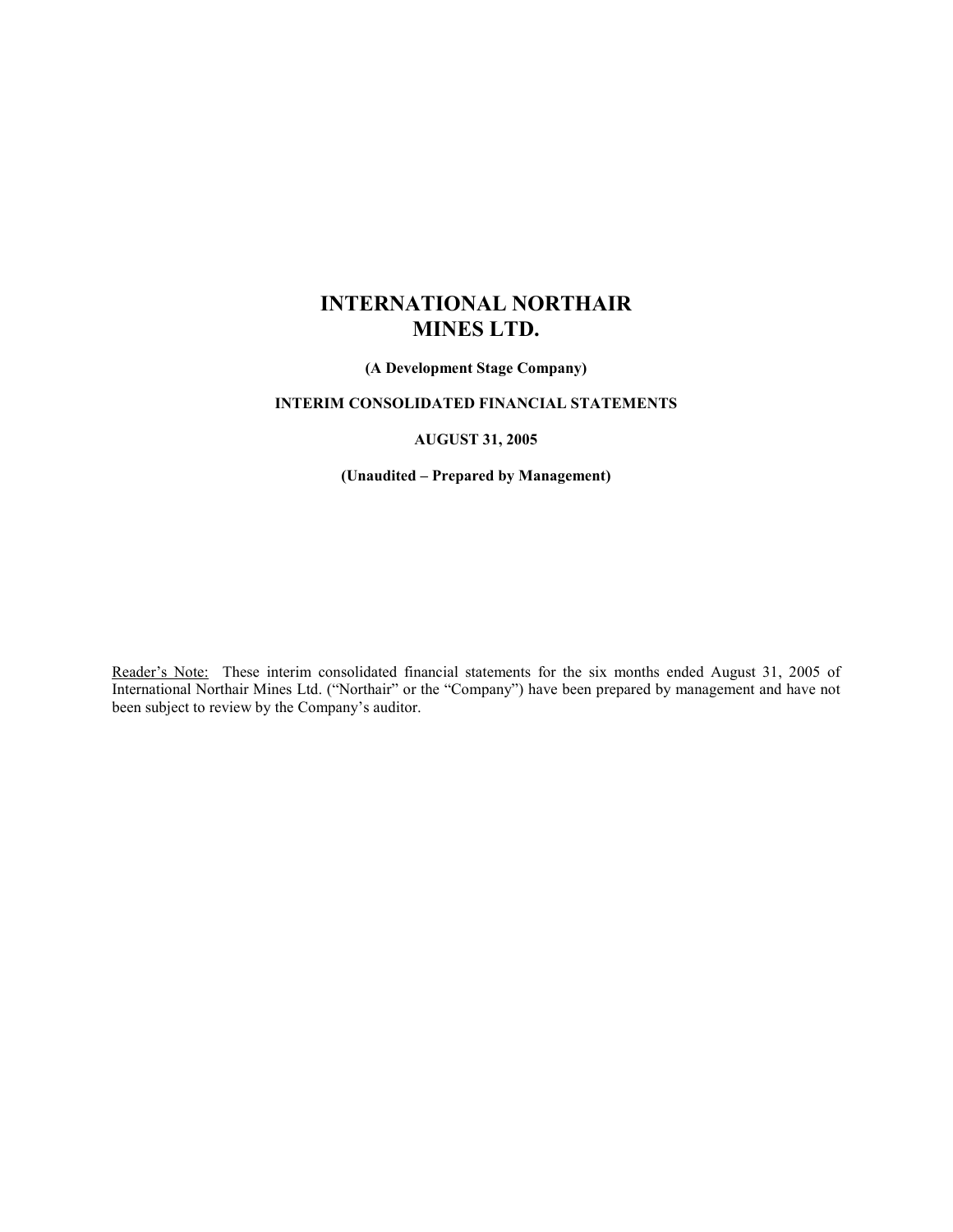## International Northair Mines Ltd. (A Development Stage Company) Interim Consolidated Balance Sheet

Canadian Funds – Unaudited - Prepared by Management

| <b>ASSETS</b>                                        |                           | <b>August 31, 2005</b> | February 28, 2005 |
|------------------------------------------------------|---------------------------|------------------------|-------------------|
| Current                                              | \$                        |                        | \$<br>989,869     |
| Cash and cash equivalents<br>Accounts receivable     |                           | 742,790<br>20,091      | 20,694            |
| Due from related parties (Note 7)                    |                           | 74,095                 | 187,020           |
| Prepaid expenses and deposit                         |                           | 6,778                  | 14,947            |
|                                                      |                           | 843,754                | 1,212,530         |
| <b>Investments - Marketable Securities (Note 3)</b>  |                           | 216,236                | 211,262           |
| <b>Property, Plant and Equipment</b> (Note 4)        |                           | 98,990                 | 83,423            |
| <b>Resource Property Costs - Schedule (Note 5)</b>   |                           | 401,508                | 384,483           |
| <b>Reclamation Deposits</b>                          |                           | 7,000                  | 7,000             |
|                                                      | $\mathbf S$               | 1,567,488              | \$<br>1,898,698   |
| <b>LIABILITIES</b>                                   |                           |                        |                   |
| <b>Current</b>                                       |                           |                        |                   |
| Accounts payable and accrued liabilities             | $\boldsymbol{\mathsf{S}}$ | 128,735                | \$<br>93,597      |
| Due to related parties (Note 7)                      |                           |                        | 13,658            |
| Current portion of capital lease obligation (Note 9) |                           | 8,407                  | 8,407             |
|                                                      |                           | 137,142                | 115,662           |
| <b>Capital Lease Obligation (Note 9)</b>             |                           | 11,910                 | 16,814            |
|                                                      |                           | 149,052                | 132,476           |
|                                                      |                           |                        |                   |
| <b>SHAREHOLDERS' EQUITY</b>                          |                           |                        |                   |
| <b>Share Capital</b> (Note 6)                        |                           | 21,161,001             | 21,150,501        |
| Contributed Surplus (Note 6)                         |                           | 447,227                | 437,683           |
| <b>Deficit</b> - Statement 2                         |                           | (20, 189, 792)         | (19, 821, 962)    |
|                                                      |                           | 1,418,436              | 1,766,222         |
|                                                      | $\boldsymbol{\mathsf{S}}$ | 1,567,488              | \$<br>1,898,698   |
| <b>Subsequent Events (Note 12)</b>                   |                           |                        |                   |
|                                                      |                           |                        |                   |
| ON BEHALF OF THE BOARD:                              |                           |                        |                   |

"F.G. Hewett", Director

"D.B. McLeod" , Director

- See Accompanying Notes to the Interim Consolidated Financial Statements -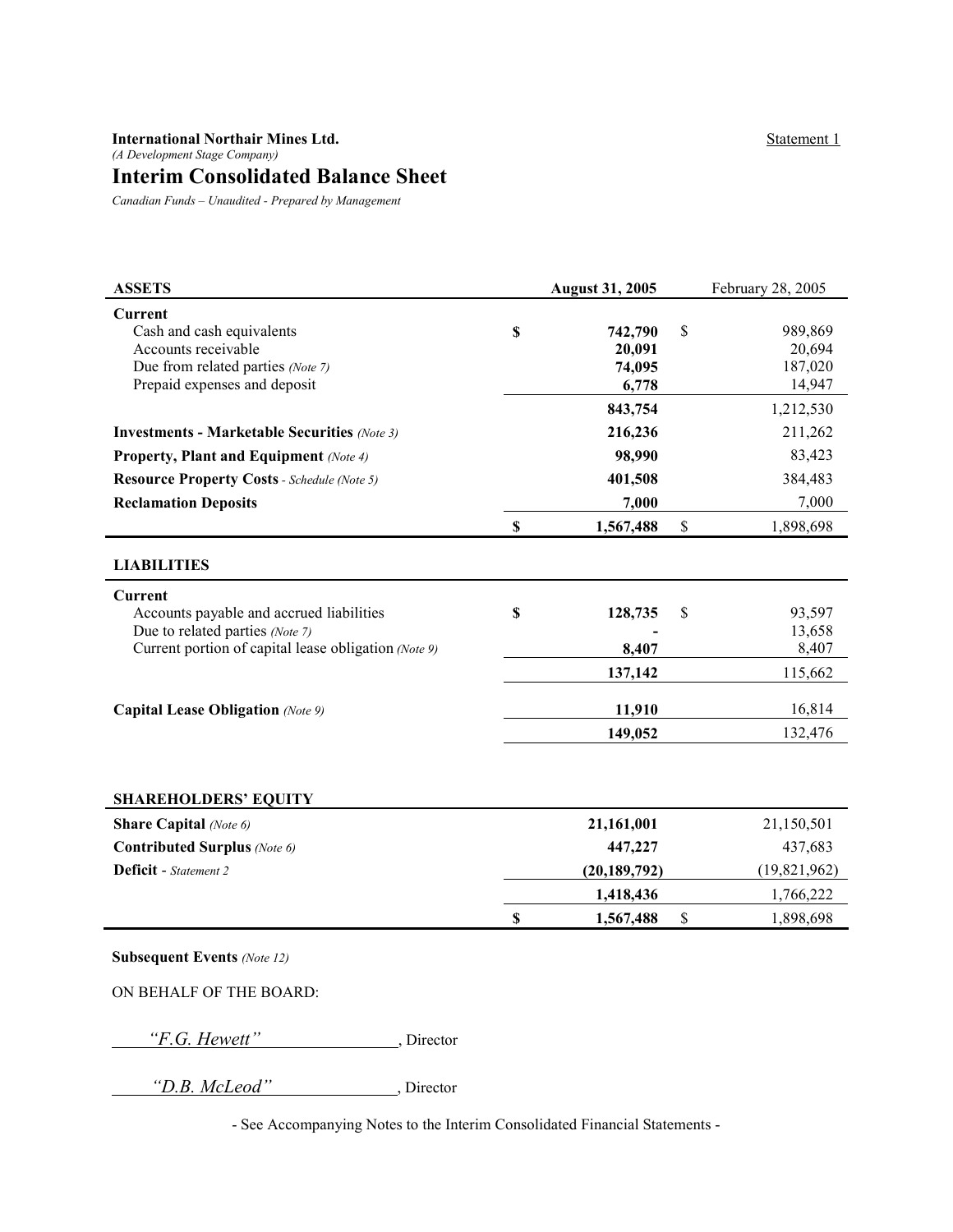## Statement 2

#### International Northair Mines Ltd. (A Development Stage Company)

# Interim Consolidated Statement of Loss and Deficit

Canadian Funds – Unaudited - Prepared by Management

|                                                      | Three months Ended August 31 |                |    |                | Six months Ended August 31 |                |    |                  |
|------------------------------------------------------|------------------------------|----------------|----|----------------|----------------------------|----------------|----|------------------|
|                                                      |                              | 2005           |    | 2004           |                            | 2005           |    | 2004             |
| <b>General and Administrative Expenses</b>           |                              |                |    |                |                            |                |    |                  |
| Salaries and benefits                                |                              | \$<br>24,336   | \$ | 51,899         |                            | \$<br>78,719   | \$ | 102,186          |
| Stock-based compensation                             |                              |                |    | 18,102         |                            | 9,544          |    | 18,102           |
| Office, equipment rental and general                 |                              | 56,455         |    | 67,735         |                            | 116,784        |    | 135,326          |
| Shareholder information and investor                 |                              |                |    |                |                            |                |    |                  |
| relations                                            |                              | 11,166         |    | 25,366         |                            | 28,080         |    | 39,536           |
| Foreign exchange loss (gain)                         |                              | (1, 430)       |    | 7,066          |                            | (8, 477)       |    | 7,643            |
| Professional fees                                    |                              | 23,675         |    | 25,222         |                            | 33,158         |    | 41,382           |
| Regulatory compliance and transfer                   |                              |                |    |                |                            |                |    |                  |
| agent fees                                           |                              | 17,136         |    | 12,631         |                            | 27,715         |    | 13,861           |
| Administrative recoveries                            |                              | 52,709         |    | (83,311)       |                            | (36,992)       |    | (173, 075)       |
| <b>Loss before the Undernoted</b>                    |                              | (184, 047)     |    | (124, 710)     |                            | (248, 531)     |    | (184, 961)       |
| Write-off of exploration costs on                    |                              |                |    |                |                            |                |    |                  |
| outside properties and properties                    |                              |                |    |                |                            |                |    |                  |
| abandoned                                            |                              | (74, 848)      |    | (72, 627)      |                            | (155, 774)     |    | (148, 528)       |
| Write-down of investments                            |                              |                |    |                |                            | (4, 861)       |    |                  |
| Gain on sale of investments                          |                              |                |    |                |                            |                |    | 65               |
| Gain from resource property option                   |                              |                |    |                |                            |                |    |                  |
| agreement                                            |                              |                |    |                |                            | 33,558         |    |                  |
| Interest and sundry                                  |                              | 1,343          |    | 4,771          |                            | 7,778          |    | 15,646           |
| Income (Loss) for the period                         |                              | (257, 552)     |    | (192, 566)     |                            | (367, 830)     |    | (317,778)        |
| Deficit – Beginning of period                        |                              | (19, 932, 240) |    | (18,529,167)   |                            | (19, 821, 962) |    | (18, 403, 955)   |
| <b>DEFICIT</b> – End of the period                   | \$                           | (20, 189, 792) | \$ | (18, 721, 733) | $\mathcal{S}$              | (20, 189, 792) |    | \$(18, 721, 733) |
| <b>EARNINGS (LOSS) PER SHARE</b>                     |                              |                |    |                |                            |                |    |                  |
| - Basic and diluted                                  | \$                           | (0.02)         | \$ | (0.01)         | \$                         | (0.03)         | \$ | (0.02)           |
|                                                      |                              |                |    |                |                            |                |    |                  |
| <b>Weighted Average Number of Shares Outstanding</b> |                              |                |    |                |                            | 13,031,520     |    | 13,001,803       |

- See Accompanying Notes to the Interim Consolidated Financial Statements -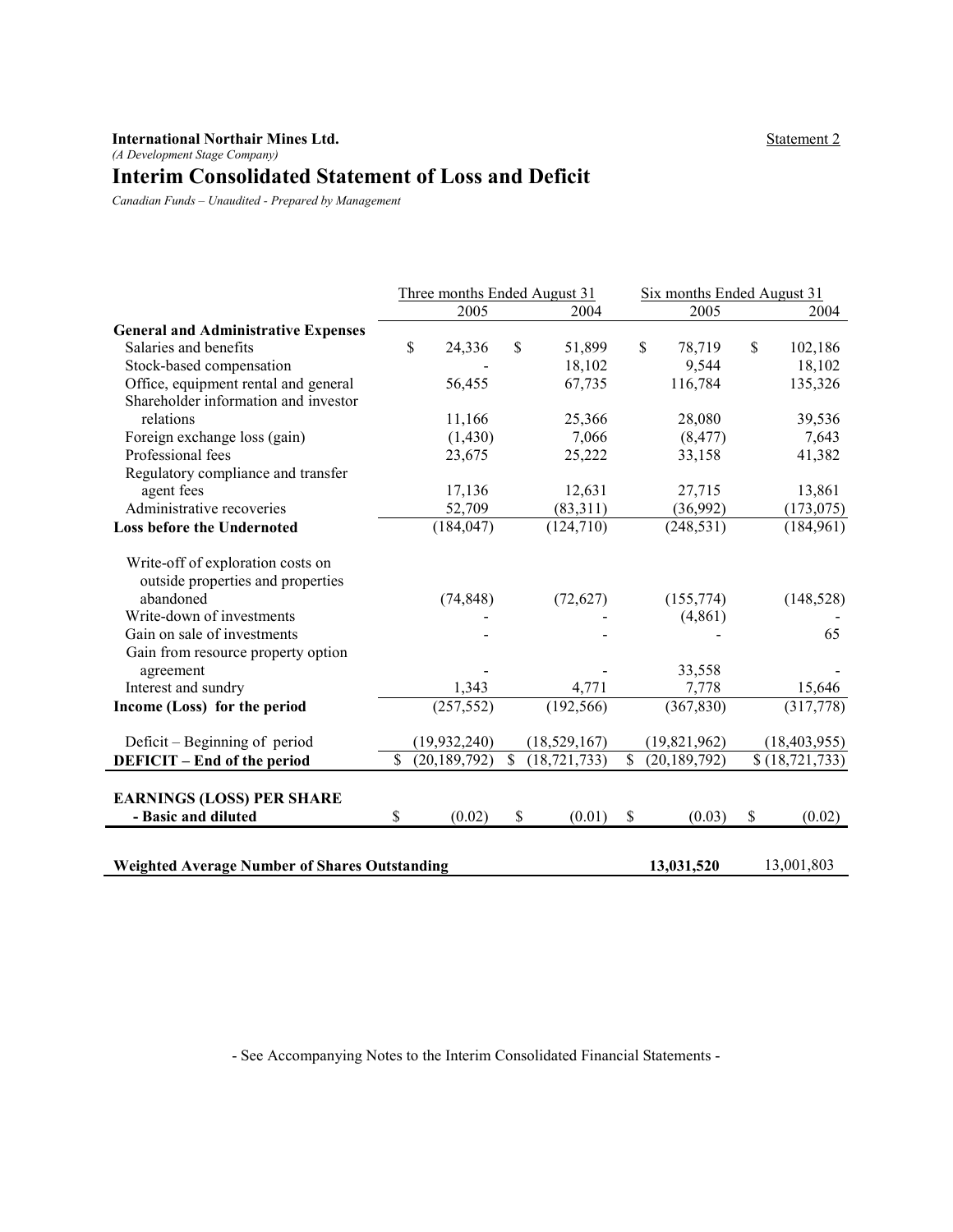## Interim Consolidated Statements of Cash Flows

Canadian Funds – Unaudited - Prepared by Management

|                                                                                                    | Three Months Ended August 31 |    |             | Six Months Ended August 31 |                 |  |
|----------------------------------------------------------------------------------------------------|------------------------------|----|-------------|----------------------------|-----------------|--|
|                                                                                                    | 2005                         |    | 2004        | 2005                       | 2004            |  |
| <b>CASH RESOURCES PROVIDED</b><br>BY (USED IN)                                                     |                              |    |             |                            |                 |  |
| <b>Operating activities</b>                                                                        |                              |    |             |                            |                 |  |
| Net income (loss) for the period                                                                   | \$(257,552)                  | S  | (192, 566)  | \$<br>(367, 830)           | \$<br>(317,778) |  |
| Items not affecting cash<br>Write-off of exploration costs on<br>outside properties and properties |                              |    |             |                            |                 |  |
| abandoned                                                                                          | 74,273                       |    | 72,627      | 155,199                    | 148,528         |  |
| Stock-based compensation                                                                           |                              |    | 18,102      | 9,544                      | 18,102          |  |
| Write-down of investments                                                                          |                              |    |             | 4,861                      |                 |  |
| Amortization                                                                                       | 8,366                        |    | 4,541       | 14,691                     | 8,299           |  |
| Gain from resource property option<br>receipt                                                      |                              |    |             | (33, 558)                  |                 |  |
| Gain on sale of investments                                                                        |                              |    |             |                            | (65)            |  |
|                                                                                                    | (174, 913)                   |    | (97, 296)   | (217,093)                  | (142, 914)      |  |
| Changes in non-cash working                                                                        |                              |    |             |                            |                 |  |
| capital                                                                                            | 91,018                       |    | (74, 188)   | 143,177                    | (160, 442)      |  |
|                                                                                                    | (83, 895)                    |    | (171, 484)  | (73, 916)                  | (303, 356)      |  |
|                                                                                                    |                              |    |             |                            |                 |  |
| <b>Investing activities</b><br>Resource property costs<br>Proceeds from sale of                    | (80,067)                     |    | (177,792)   | (161, 916)                 | (625, 485)      |  |
| investments                                                                                        |                              |    |             |                            | 90              |  |
| Option payment received                                                                            |                              |    |             | 15,000                     |                 |  |
| Acquisition of investments                                                                         |                              |    |             | (1, 585)                   |                 |  |
| Acquisition of property, plant                                                                     |                              |    |             |                            |                 |  |
| and equipment                                                                                      | (23, 303)                    |    | (5,089)     | (30, 258)                  | (9,102)         |  |
|                                                                                                    | (103, 370)                   |    | (182, 881)  | (178, 759)                 | (634, 497)      |  |
| <b>Financing activities</b>                                                                        |                              |    |             |                            |                 |  |
| Reduction of obligation under                                                                      |                              |    |             |                            |                 |  |
| capital lease                                                                                      | (2,102)                      |    |             | (4,904)                    |                 |  |
| Issuance of share capital                                                                          | 10,500                       |    |             | 10,500                     | 143,495         |  |
|                                                                                                    | 8,398                        |    |             | 5,596                      | 143,495         |  |
| Net decrease in cash<br>Cash position - Beginning                                                  | (178, 867)                   |    | (354, 365)  | (247,079)                  | (794, 358)      |  |
|                                                                                                    | 921,657                      |    | 1,583,579   | 989,869                    | 2,023,572       |  |
| <b>Cash position - Ending</b>                                                                      | \$<br>742,790                |    | \$1,229,214 | \$<br>742,790              | \$<br>1,229,214 |  |
| <b>Schedule of Non-Cash Investing</b>                                                              |                              |    |             |                            |                 |  |
| and Financing Transactions                                                                         |                              |    |             |                            |                 |  |
| Stock-based compensation                                                                           | \$                           | \$ | 18,102      | \$<br>9,544                | \$<br>18,102    |  |
| Equipment under capital lease                                                                      | \$<br>20,317                 | \$ |             | \$<br>20,317               | \$              |  |
| Option payment received in shares                                                                  | \$                           | \$ |             | \$<br>(8,250)              | \$              |  |

- See Accompanying Notes to the Interim Consolidated Financial Statements -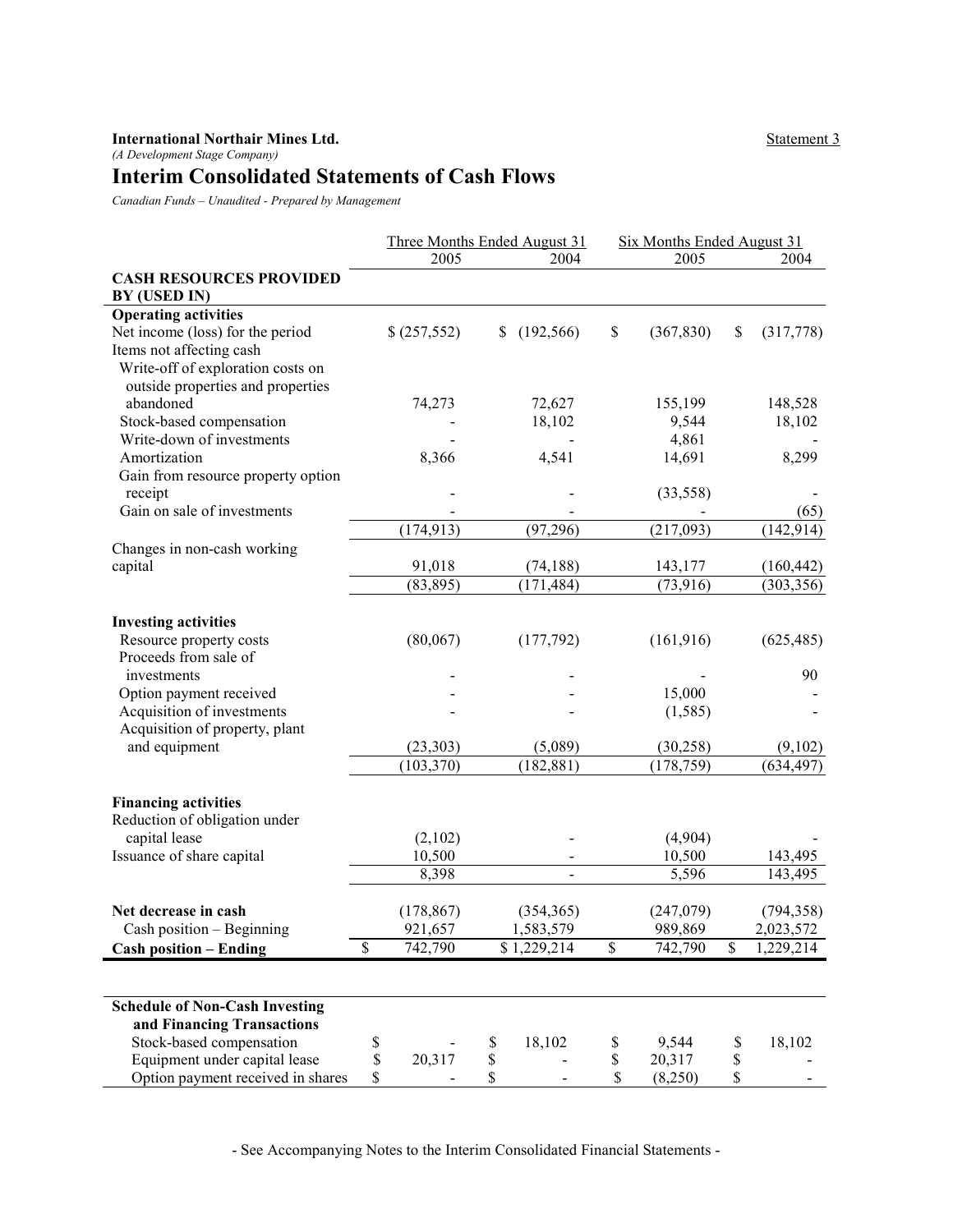#### International Northair Mines Ltd. (A Development Stage Company)

# Interim Consolidated Schedule of Resource Property Costs

Canadian Funds – Unaudited - Prepared by Management

|                              | Acquisition<br>Costs     | Exploration<br>Costs     | As at August 31,<br>2005 | Year<br>Ended<br>February 28,<br>2005 |
|------------------------------|--------------------------|--------------------------|--------------------------|---------------------------------------|
| <b>Direct - Mineral</b>      |                          |                          |                          |                                       |
| Mexico                       |                          |                          |                          |                                       |
| Sierra Rosario               |                          |                          |                          |                                       |
| Labour and supervision       | \$                       | \$<br>2,570              | \$<br>2,570              | \$<br>6,524                           |
| Field work and travel        |                          |                          |                          | 1,471                                 |
| Taxes                        | 302                      |                          | 302                      | 683                                   |
| Recoveries                   | (9,246)                  |                          | (9,246)                  |                                       |
| - Option payments            | (23, 250)                |                          | (23, 250)                | (20,000)                              |
|                              | (32, 194)                | 2,570                    | (29, 624)                | (11,322)                              |
| El Tesoro                    |                          |                          |                          |                                       |
| Salaries and consulting      | ÷.                       | 447                      | 447                      | 161,830                               |
| Field work                   |                          | 480                      | 480                      | 139,862                               |
| Assays                       |                          |                          |                          | 87,375                                |
| Road building                |                          |                          |                          | 40,779                                |
| Camp and general             |                          |                          |                          | 35,078                                |
| Travel                       |                          |                          |                          | 21,705                                |
| Taxes                        | 1,908                    |                          | 1,908                    | 7,309                                 |
| Option payments              |                          |                          |                          | 1,296                                 |
| Permits and licenses         | $\overline{a}$           | $\overline{a}$           | L.                       | 245                                   |
|                              | 1,908                    | 927                      | 2,835                    | 495,479                               |
| Las Moras                    |                          |                          |                          |                                       |
| Option payment               | $\overline{\phantom{a}}$ | $\overline{\phantom{a}}$ |                          | 7,827                                 |
| Claimstaking                 |                          |                          |                          | 5,667                                 |
| Salaries and consulting      |                          | 6,118                    | 6,118                    | 5,065                                 |
| Taxes                        | 723                      | ÷.                       | 723                      | 1,386                                 |
| Field work and general       |                          | 1,896                    | 1,896                    | 901                                   |
| Travel                       |                          | 1,519                    | 1,519                    |                                       |
| Assays                       |                          |                          |                          | 424                                   |
|                              | 723                      | 9,533                    | 10,256                   | 21,270                                |
| La Joya                      |                          |                          |                          |                                       |
| Claimstaking                 | ä,                       |                          |                          | 4,464                                 |
| Salaries and consulting      |                          |                          |                          | 2,553                                 |
| Assaying, camp and general   | ÷.                       |                          |                          | 959                                   |
|                              | $\overline{a}$           | ÷.                       |                          | 7,976                                 |
| <b>Balance Carry Forward</b> | \$<br>(29, 563)          | \$<br>13,030             | \$<br>(16, 533)          | \$<br>513,403                         |

- See Accompanying Notes to the Interim Consolidated Financial Statements -

## Schedule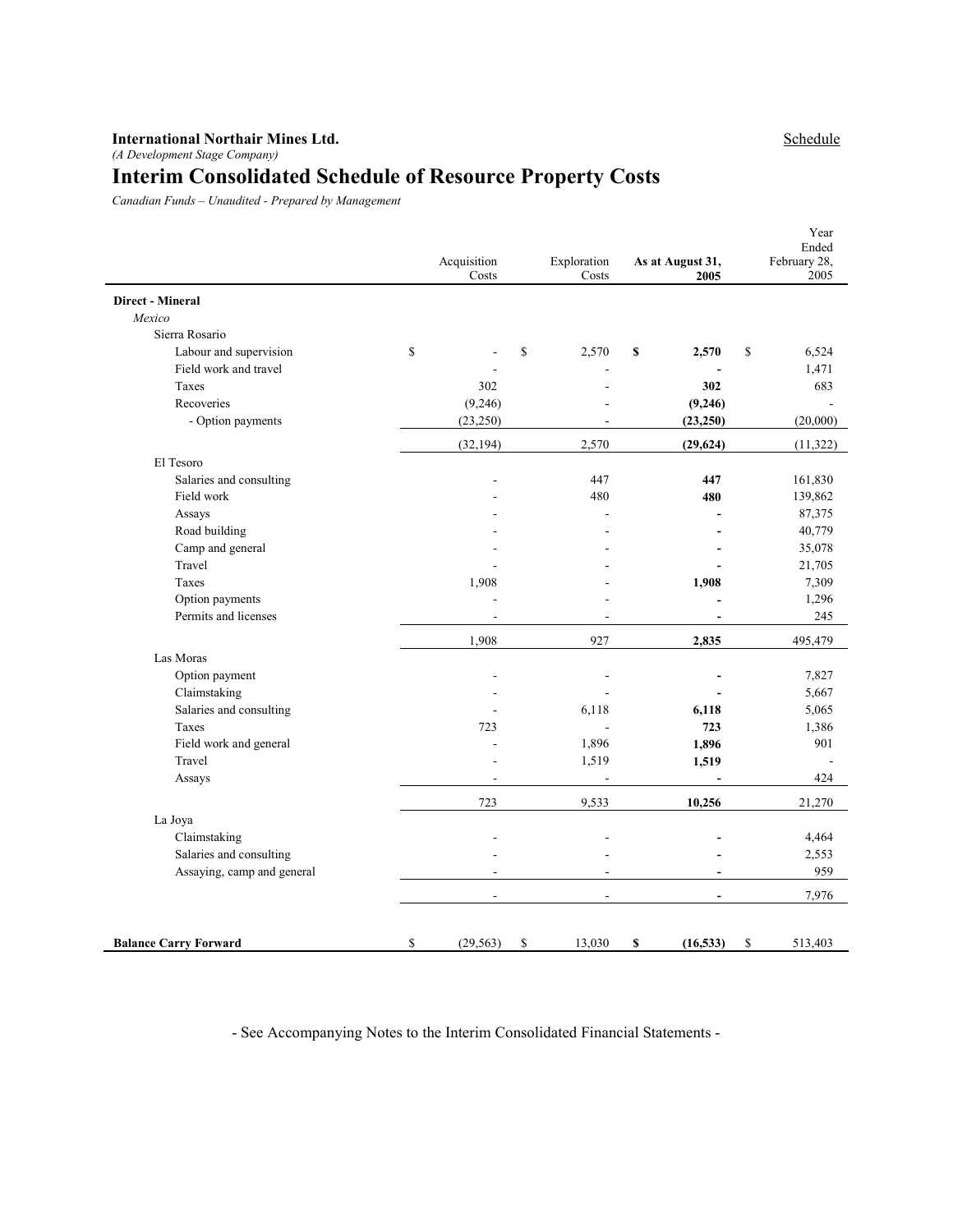#### International Northair Mines Ltd. (A Development Stage Company)

# Consolidated Schedule of Resource Property Costs

Canadian Funds – Unaudited - Prepared by Management

|                                                                                           | Acquisition<br>Costs | Exploration<br>Costs | As at August 31,<br>2005 |    | Year<br>Ended<br>February 28,<br>2005 |
|-------------------------------------------------------------------------------------------|----------------------|----------------------|--------------------------|----|---------------------------------------|
| <b>Balance Carried Forward</b>                                                            | \$<br>(29, 563)      | \$<br>13,030         | \$<br>(16, 533)          | S  | 513,403                               |
| <b>Direct - Mineral</b><br>General exploration                                            |                      |                      |                          |    |                                       |
| Salaries and consulting                                                                   |                      | 96,102               | 96,102                   |    | 173,076                               |
| Field work and travel                                                                     |                      | 45,676               | 45,676                   |    | 101,409                               |
| Assaying, camp and general                                                                |                      | 13,996               | 13,996                   |    | 46,515                                |
| Claimstaking                                                                              |                      |                      |                          |    | 5,110                                 |
|                                                                                           |                      | 155,774              | 155,774                  |    | 326,110                               |
| <b>Net Costs for the Period</b>                                                           | (29, 563)            | 168,804              | 139,241                  |    | 839,513                               |
| Balance - Beginning of period                                                             | 23,426               | 361,057              | 384,483                  |    | 743,353                               |
| Gain from resource property option                                                        | 18,744               | 14,814               | 33,558                   |    |                                       |
| Write-off of exploration costs on outside properties<br>and properties abandoned (Note 5) |                      | (155, 774)           | (155, 774)               |    | (177, 896)                            |
| <b>Balance – End of Period</b>                                                            | \$<br>12,607         | \$<br>388,901        | \$<br>401,508            | \$ | 384,483                               |

- See Accompanying Notes to the Interim Consolidated Financial Statements -

Schedule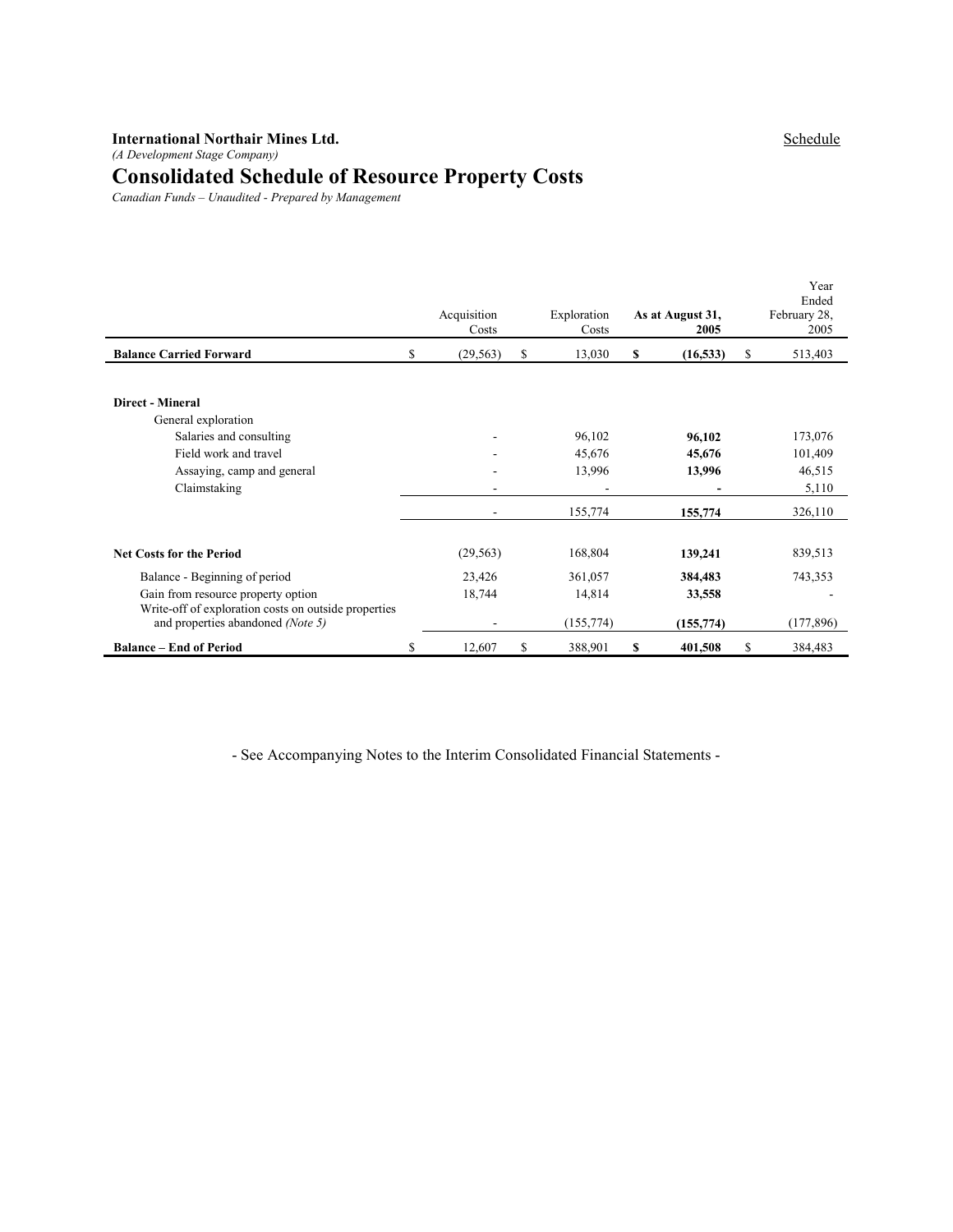Canadian Funds – Unaudited - Prepared by Management

#### 1. Basis of Presentation

These interim consolidated financial statements have been prepared in accordance with Canadian generally accepted accounting principles and follow the same accounting policies and methods of their application as the most recent annual financial statements. These interim financial statements should be read in conjunction with the audited financial statements of the Company as at February 28, 2005.

#### 2. Fair Value of Financial Instruments

The Company's financial instruments consist of cash and short term deposits, accounts receivable, amounts due from related parties, investments, reclamation deposits, accounts payable and amounts due to related parties. Unless otherwise noted, it is management's opinion that the Company is not exposed to significant interest, currency or credit risks arising from the financial instruments. The fair value of these financial instruments approximates their carrying value due to their short-term maturity or capacity of prompt liquidation.

#### 3. Investments - Marketable Securities

Details are as follows:

|                                                                                                                 |    | August 31,<br>2005<br><b>Net Book</b><br>Value |   | August 31, 2005<br>Market<br>Value |   | February 28.<br>2005<br>Net Book<br>Value |
|-----------------------------------------------------------------------------------------------------------------|----|------------------------------------------------|---|------------------------------------|---|-------------------------------------------|
| Tenajon Resources Corp. $* -1,043,734$ (1,043,734) shares                                                       | \$ | 52,982                                         | S | 370.526                            | S | 52,982                                    |
| Troon Ventures Ltd. $* -402,719$ (402,719) shares                                                               |    | 78,254                                         |   | 116,789                            |   | 78.254                                    |
| NDT Ventures Ltd. $* - 252,600 (237,600)$ shares<br>Samba Gold Inc. (formerly Kaieteur Resources Ltd.) – 10,000 |    | 22,734                                         |   | 30.312                             |   | 23,760                                    |
| $(10,000)$ shares                                                                                               |    | 1.600                                          |   | 1.900                              |   | 1,600                                     |
| Spartan Resources Inc. $-75,000$ (Nil) shares<br>Stornoway Diamond Corporation $* - 180,000$ (180,000)          |    | 6.000                                          |   | 13,500                             |   |                                           |
| shares                                                                                                          |    | 54,666                                         |   | 210.600                            |   | 54,666                                    |
|                                                                                                                 | S  | 216,236                                        |   | 743.627                            |   | 211.262                                   |

Investments are recorded at the lower of cost or market and represent less than a 10% interest in the respective companies.

\* Have certain directors and officers in common with the Company.

#### 4. Property, Plant and Equipment

Details are as follows:

|                                |               |              |   | August 31,<br>2005 |   | February 28,<br>2005 |
|--------------------------------|---------------|--------------|---|--------------------|---|----------------------|
|                                |               | Accumulated  |   | <b>Net Book</b>    |   | Net Book             |
|                                | Cost          | Amortization |   | Value              |   | Value                |
| Office furniture and equipment | \$<br>136,510 | 60,219       | S | 76,291             |   | 58,202               |
| Equipment under capital lease  | 25.221        | 2,522        |   | 22,699             |   | 25,221               |
|                                | 161,731       | 62,741       | S | 98,990             | S | 83,423               |
|                                |               |              |   |                    |   |                      |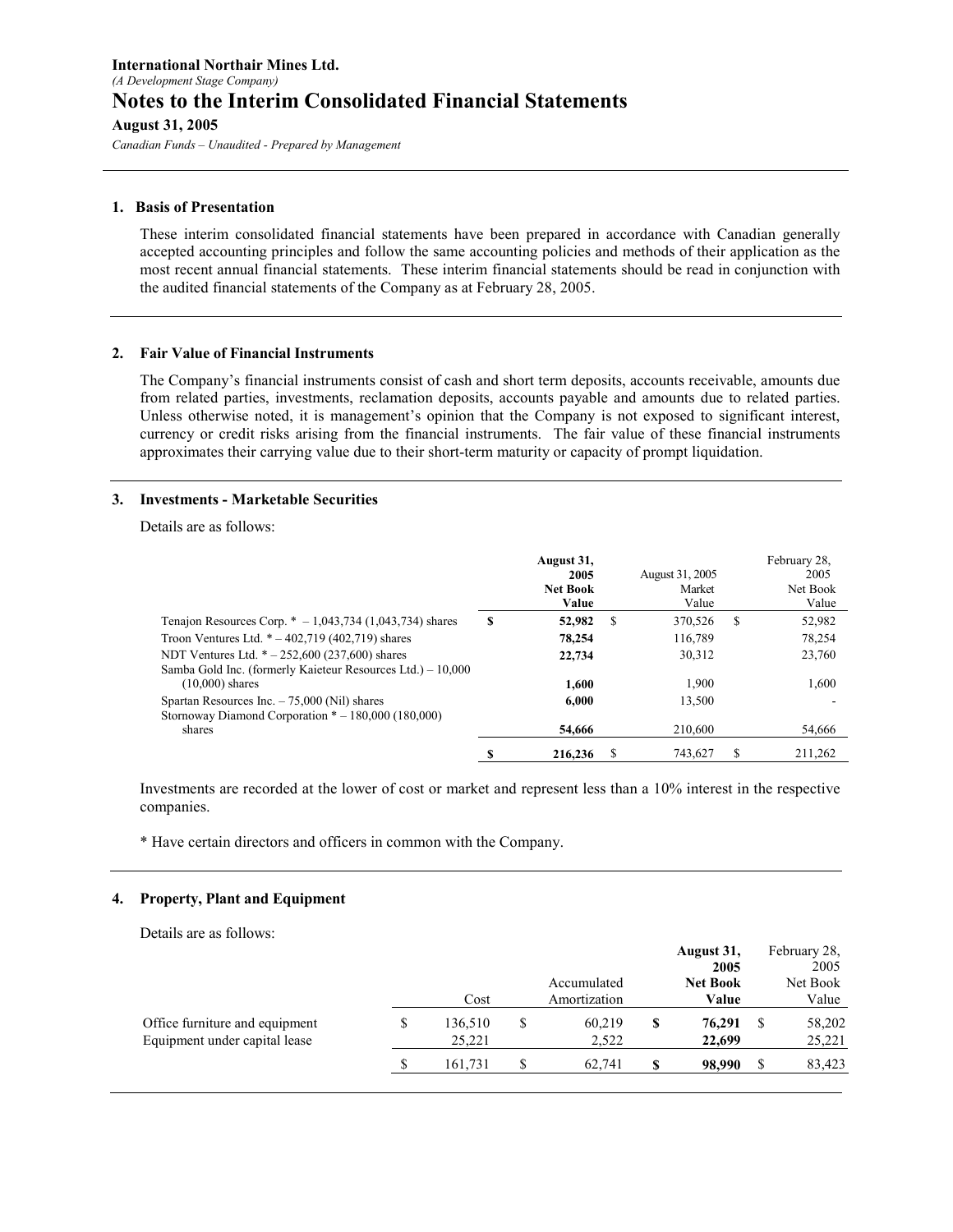Canadian Funds – Unaudited - Prepared by Management

#### 5. Resource Property Costs

a) Details are as follows:

|                                                                                  | Acquisition                            |    | Exploration                                            | August 31,<br>2005                | February 28,<br>2005                  |
|----------------------------------------------------------------------------------|----------------------------------------|----|--------------------------------------------------------|-----------------------------------|---------------------------------------|
| Mexico Properties<br>- Sierra Rosario<br>- El Tesoro<br>- Las Moras<br>- La Joya | \$<br>303<br>14,928<br>25,408<br>4.464 | S  | $\overline{\phantom{a}}$<br>332,521<br>20,372<br>3.512 | 303<br>347,449<br>45,780<br>7.976 | (3,632)<br>344,615<br>35,524<br>7.976 |
|                                                                                  | 45.103                                 | \$ | 356,405                                                | \$<br>401,508                     | 384,483                               |

The current period write-off of exploration costs on outside properties and properties abandoned consisted of:

Mexico - General exploration and property examinations  $\qquad$  \$ 155,774

## b) Sierra Rosario, Mexico

The Company acquired, by staking, a concession in the state of Sinaloa Mexico, known as Sierra Rosario ("Rosario"). By letter of intent dated March 11, 2004, the Company granted Sparton Resources Inc. ("Sparton") the option to acquire a 51% interest in the property by completing the following:

|                                          |   |         |               | Exploration  |        |
|------------------------------------------|---|---------|---------------|--------------|--------|
|                                          |   | Cash    | <b>Shares</b> | Expenditures |        |
| Upon signing the agreement (received)    | S | 20,000  | -8<br>$\sim$  |              |        |
| On or before March 11, 2005 (received)   |   | 15,000  | 75,000        |              |        |
| On or before August 31, 2005 (completed) |   |         |               | 150,000      | $\ast$ |
| On or before March 11, 2006              |   | 20,000  | 100,000       | 150,000      |        |
| On or before March 11, 2007              |   | 25,000  | 100,000       | 200,000      |        |
| On or before March 11, 2008              |   | 50,000  |               | 300,000      |        |
|                                          |   | 130,000 | 275,000       | 800,000      |        |
|                                          |   |         |               |              |        |

\* \$50,000 of the \$150,000 is a firm commitment.

By letter agreement dated March 8, 2005, the Company and Sparton agreed to extend the deadline to meet the first year of expenditures from March 11, 2005 to August 31, 2005.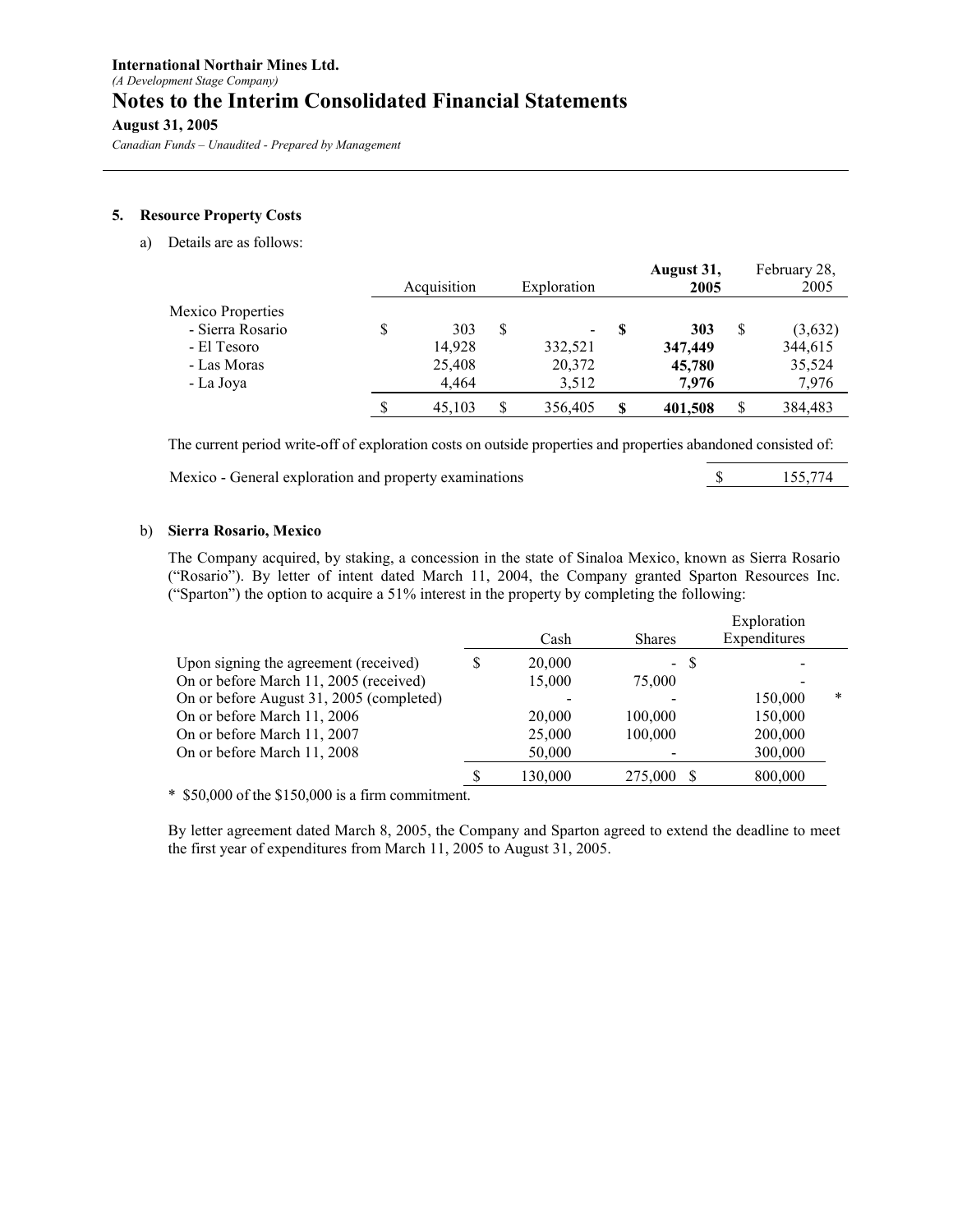Canadian Funds – Unaudited - Prepared by Management

#### **5.** Resource Property Costs - Continued

#### c) El Tesoro, Mexico

The Company acquired a large property position located in the State of Durango, Mexico, consisting of four concessions by staking and an additional four concessions by option agreements.

In March 2005, the Company terminated the option agreements relating to the Guadalupe, Dos Hermanos, Santo Niño and La Esperanza mineral concessions. In anticipation of this decision, the Company wrote-off related exploration and acquisition costs of \$874,512 during the year ended February 28, 2005.

The Company continues to maintain its interest in four mineral concessions known as La Lajita, Tesoro 1, Tesoro 2 and Tesoro 3, that were acquired by staking. These mineral concessions are located in Pueblo Nuevo Municipality, State of Durango, Mexico.

## d) Las Moras, Mexico

By letter of intent dated October 16, 2003, the Company has an option to earn a 100% interest in certain mineral concessions known as Las Moras located in the State of Durango, Mexico. The Company must make payments of US\$86,000 (US\$9,000 paid) in stages over four years. The Company also staked concessions covering grounds adjacent to the privately held concession.

#### e) La Joya, Mexico

During the year ended February 28, 2005, the Company acquired, by staking, a concession in the state of Durango, Mexico, known as the La Joya Project.

#### 6. Share Capital

a) Details are as follows:

|                                                          | <b>Shares</b> |   | Amount     |
|----------------------------------------------------------|---------------|---|------------|
| Authorized:<br>Unlimited common shares without par value |               |   |            |
| Issued and outstanding:                                  |               |   |            |
| Balance – February 29, 2005                              | 13,027,172    | S | 21,150,501 |
| Exercise of options                                      | 50,000        |   | 10,500     |
| Balance – August 31, 2005                                | 13,077,172    |   | 21,161,001 |

#### b) Stock Options

 The Company has established a share purchase option plan whereby the board of directors may, from time to time, grant up to a total of 1,705,992 options to directors, officers, employees or consultants. Options granted must be exercised no later than ten years from date of grant or such lesser period as determined by the Company's board of directors. The exercise price of an option is not less than the closing price on the TSX Venture Exchange on the last trading day preceding the grant date. Options vest on the grant date.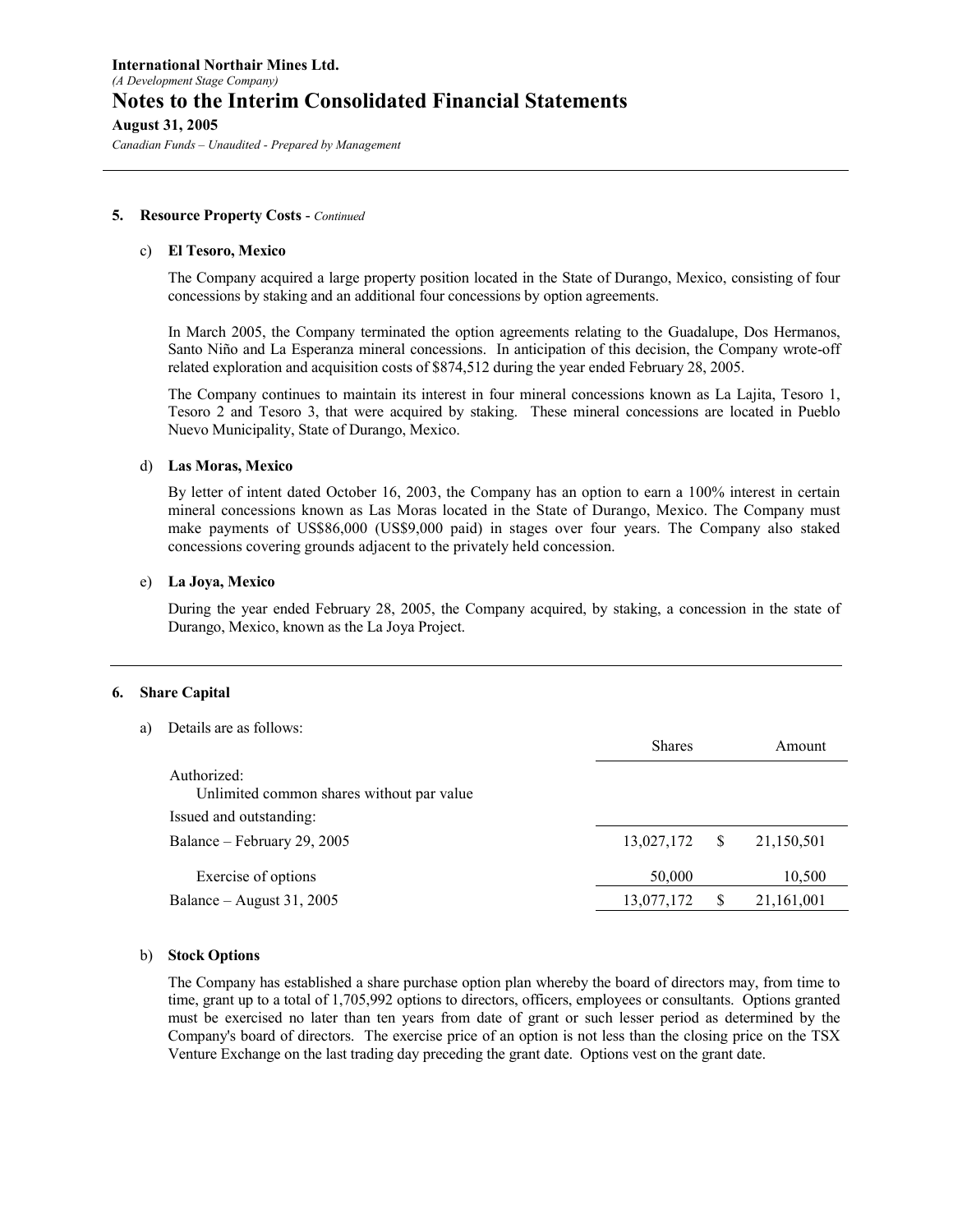Canadian Funds – Unaudited - Prepared by Management

## 6. Share Capital - Continued

#### b) Stock Options - Continued

A summary of the Company's outstanding options is as follows:

| Opening balance, February 28, 2005 | 1,200,000 |
|------------------------------------|-----------|
| Granted                            | 50,000    |
| Exercised                          | (50.000)  |
| Ending balance, August 31, 2005    | 1,200,000 |

As at August 31, 2005, the Company had the following incentive stock options outstanding:

|           | Exercise |                  |
|-----------|----------|------------------|
| Number    | Price    | Expiry           |
| 75,000    | \$0.15   | October 17, 2006 |
| 325,000   | \$0.25   | July 17, 2007    |
| 5,000     | \$0.40   | June 5, 2008     |
| 660,000   | \$0.69   | October 21, 2008 |
| 20,000    | \$1.20   | January 8, 2009  |
| 65,000    | \$0.40   | June 17, 2009    |
| 50,000    | \$0.35   | March 15, 2010   |
| 1.200.000 |          |                  |

During the period ended August 31, 2005, the Company granted options to purchase up to 50,000 shares of the Company's stock to an employee at an exercise price of \$0.35. A fair value of the options of \$9,544 (Note 6d) has been recorded in the Company accounts.

The fair value of each option grant is estimated on the date of grant using the Black-Scholes option-pricing model with the following assumptions:

| Expected dividend yield         | $0.00\%$ |
|---------------------------------|----------|
| Expected stock price volatility | $60.1\%$ |
| Risk free interest rate         | 3.81%    |
| Expected life of options        | 5 years  |

Option pricing models require the input of highly subjective assumptions including the estimate of the share price volatility. Changes in the subjective input assumptions can materially affect the fair value estimate, and therefore the existing models do not necessarily provide a reliable single measure of the fair value of the company's stock options.

#### c) Warrants

As at August 31, 2005, the Company has 1,493,931 (February 28, 2005 – 1,493,931) warrants outstanding as follows:

| Number       | Price per share | Expiry date            |  |  |
|--------------|-----------------|------------------------|--|--|
|              |                 | September 30, 2005     |  |  |
| $1,493,931*$ | \$0.80          | (subsequently expired) |  |  |

\* Represents the number of common shares to be acquired upon exercise.

#### d) Contributed Surplus

| Balance – February 28, 2005<br>Fair value of stock-based compensation <i>(Note 6b)</i> | 437.683<br>9.544 |
|----------------------------------------------------------------------------------------|------------------|
| Balance – August 31, 2005                                                              | 447.227          |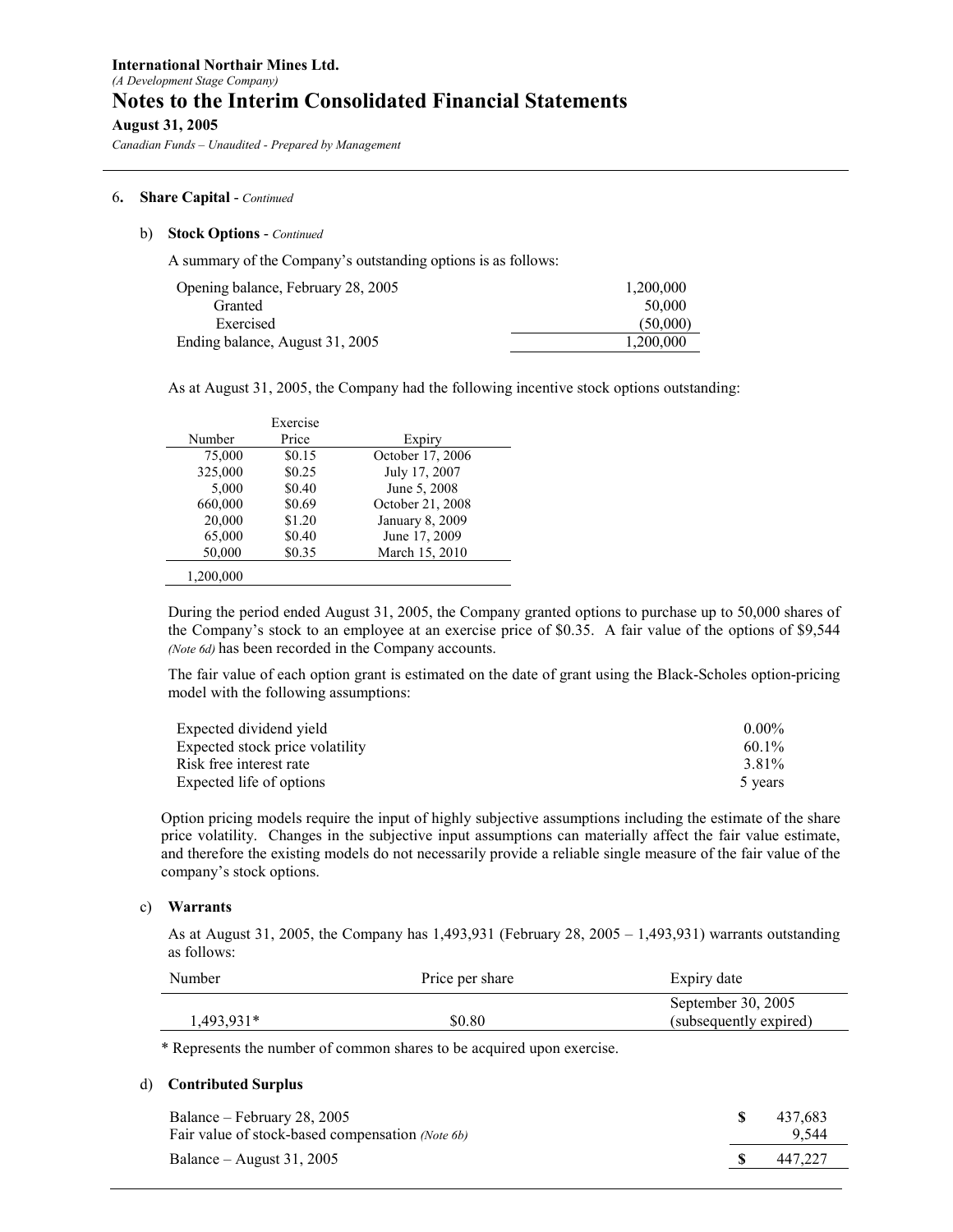Canadian Funds – Unaudited - Prepared by Management

#### 7. Related Party Transactions

Except as disclosed elsewhere in the financial statements, related party transactions are as follows:

- a) Administrative recoveries of \$36,992 (August 31, 2004 \$173,075) are primarily recovered from various companies with certain directors in common.
- b) Total salaries of \$135,000 (August 31, 2004 \$129,000) were paid to two directors of the Company. The Company recovered \$97,920 (August 31, 2004 - \$76,327) based on time spent for these two directors, from companies with certain directors in common.
- c) The amounts due from (to) related parties are for expense reimbursements and are receivable from (payable to) various companies with directors in common. The amounts are non-interest bearing and are receivable (payable) within the following year, and therefore, have been classified as current.
- d) Troon Ventures Ltd., Tenajon Resources Ltd., Stornoway Diamond Corp. (formerly Northern Empire Minerals Ltd.), Sherwood Mining Corporation and NDT Ventures Ltd. have certain directors and officers in common with the Company.
- e) During the period, directors and officers acquired 50,000 (2005 30,000) shares of the Company for proceeds to the Company of \$10,500 (2005 – \$18,500).

#### 8. Segmented Information

The Company's business consists of mineral exploration and development. Details on geographic segments are as follows:

|                                       |    | Canada     |    |           |    | Mexico  |    |            |    |            | Total |           |
|---------------------------------------|----|------------|----|-----------|----|---------|----|------------|----|------------|-------|-----------|
|                                       |    | 2005       |    | 2004      |    | 2005    |    | 2004       |    | 2005       |       | 2004      |
| Income (loss) for<br>the period       | \$ | (383, 383) | \$ | (170.955) | -S | 15,553  | \$ | (146, 823) | -S | (367, 830) | S     | (317,778) |
| Identifiable assets<br>Administrative | S  | 1.148.691  | \$ | 1,766,465 | S  | 418,797 | \$ | 1,220,310  | S  | 1,567,488  | \$    | 2,986,775 |
| expenses                              | \$ | 287,267    | \$ | 356,052   | S  | (1,744) | \$ | 1,984      | -S | 285,523    | \$    | 358,036   |

#### 9. Lease Obligations

a) The Company has a lease agreement for its office space. The minimum annual commitments for rental expenses are as follows:

| 2007 |    | 115,752 |
|------|----|---------|
| 2008 |    | 115,752 |
| 2009 | \$ | 135,031 |
| 2010 | S  | 135,031 |

The Company has a sub-lease agreement with Strongbow Exploration Inc., a company with a certain officer in common. The Company may recover approximately two-thirds of the annual rent commitment.